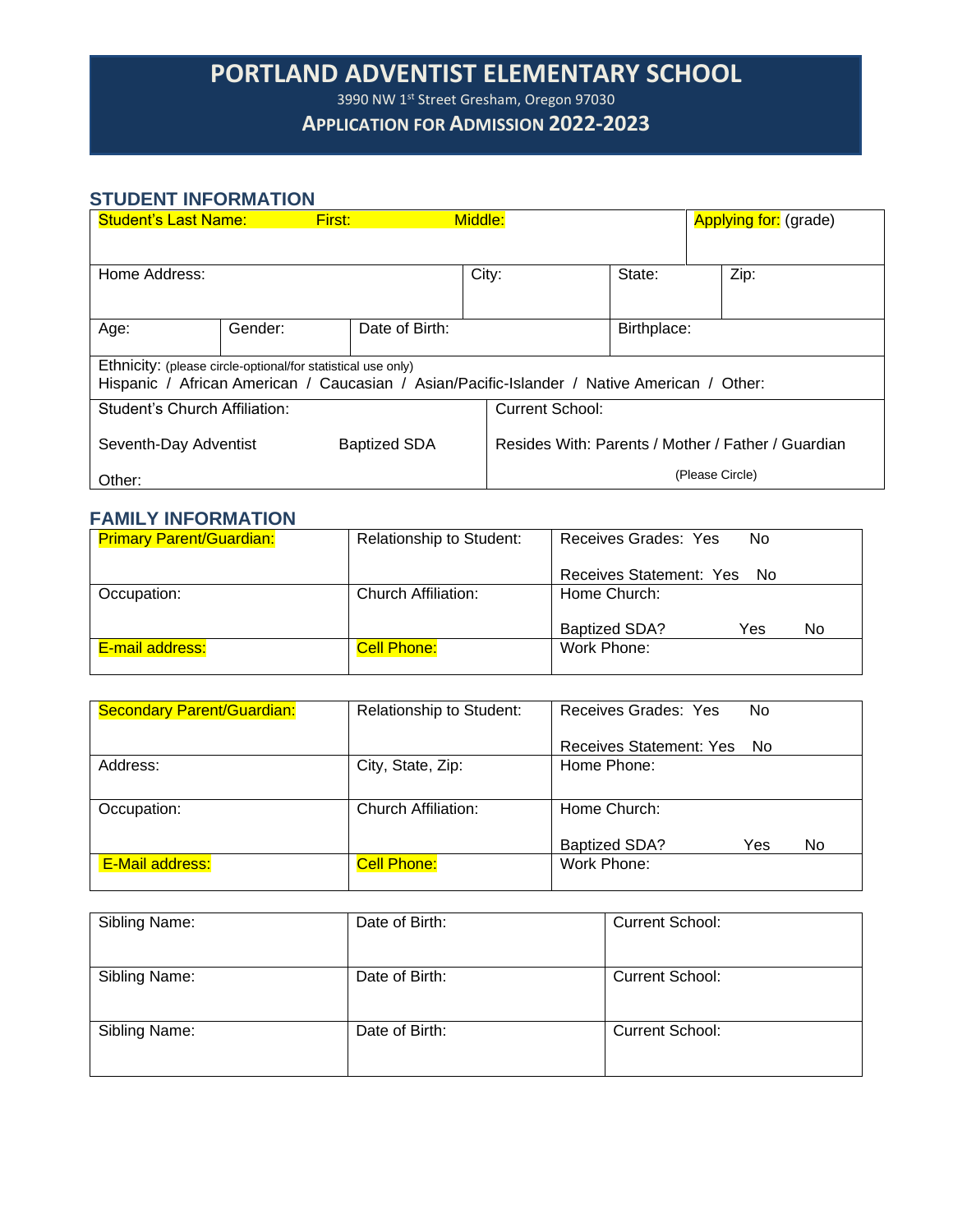#### **ACADEMIC AND SOCIAL INFORMATION**

| Are you aware of any medical concerns or issues that could affect your student's experience? $\Box$ Yes $\Box$ No |
|-------------------------------------------------------------------------------------------------------------------|
| Are you aware of any academic challenges or needs that could affect your student's progress? $\Box$ Yes $\Box$ No |
| Are you aware of any behavioral issues that could affect your student's success? $\Box$ Yes $\Box$ No             |
| Has your student ever been suspended or asked to withdraw from a school? $\Box$ Yes $\Box$ No                     |
| Please explain all of the "yes" answers to the above questions: ________________                                  |
|                                                                                                                   |

| Student's first language: | Primary language spoken at home: | Other languages used: |
|---------------------------|----------------------------------|-----------------------|
|                           |                                  |                       |

\_\_\_\_\_\_\_\_\_\_\_\_\_\_\_\_\_\_\_\_\_\_\_\_\_\_\_\_\_\_\_\_\_\_\_\_\_\_\_\_\_\_\_\_\_\_\_\_\_\_\_\_\_\_\_\_\_\_\_\_\_\_\_\_\_\_\_\_\_\_\_\_\_\_\_\_\_\_\_\_\_\_

\_\_\_\_\_\_\_\_\_\_\_\_\_\_\_\_\_\_\_\_\_\_\_\_\_\_\_\_\_\_\_\_\_\_\_\_\_\_\_\_\_\_\_\_\_\_\_\_\_\_\_\_\_\_\_\_\_\_\_\_\_\_\_\_\_\_\_\_\_\_\_\_\_\_\_\_\_\_\_\_\_\_

\_\_\_\_\_\_\_\_\_\_\_\_\_\_\_\_\_\_\_\_\_\_\_\_\_\_\_\_\_\_\_\_\_\_\_\_\_\_\_\_\_\_\_\_\_\_\_\_\_\_\_\_\_\_\_\_\_\_\_\_\_\_\_\_\_\_\_\_\_\_\_\_\_\_\_\_\_\_\_\_\_\_

\_\_\_\_\_\_\_\_\_\_\_\_\_\_\_\_\_\_\_\_\_\_\_\_\_\_\_\_\_\_\_\_\_\_\_\_\_\_\_\_\_\_\_\_\_\_\_\_\_\_\_\_\_\_\_\_\_\_\_\_\_\_\_\_\_\_\_\_\_\_\_\_\_\_\_\_\_\_\_\_\_\_

\_\_\_\_\_\_\_\_\_\_\_\_\_\_\_\_\_\_\_\_\_\_\_\_\_\_\_\_\_\_\_\_\_\_\_\_\_\_\_\_\_\_\_\_\_\_\_\_\_\_\_\_\_\_\_\_\_\_\_\_\_\_\_\_\_\_\_\_\_\_\_\_\_\_\_\_\_\_\_\_\_\_

\_\_\_\_\_\_\_\_\_\_\_\_\_\_\_\_\_\_\_\_\_\_\_\_\_\_\_\_\_\_\_\_\_\_\_\_\_\_\_\_\_\_\_\_\_\_\_\_\_\_\_\_\_\_\_\_\_\_\_\_\_\_\_\_\_\_\_\_\_\_\_\_\_\_\_\_\_\_\_\_\_\_

Describe the type of activities you participate in as a family.

List the student's extracurricular activities, special talents, or interests:

List the reason for applying to Portland Adventist Elementary School:

#### **PARENT PLEDGE**

Understanding that the school has created a community to help students excel spiritually, academically, physically, and emotionally, I agree to be a partner with the school by:

- Providing adequate sleep and nutrition for my child
- Making time as needed at home to help my child succeed
- Volunteering my talents or time to benefit the school as I am able
- Communicating questions or concerns directly to the teacher
- Supporting the school's vision
- Accepting financial responsibility

Signed \_\_\_\_\_\_\_\_\_\_\_\_\_\_\_\_\_\_\_\_\_\_\_\_\_\_\_\_\_\_\_\_\_\_\_\_\_\_\_\_\_\_\_\_\_\_ Date \_\_\_\_\_\_\_\_\_\_\_\_\_\_\_\_\_\_\_\_\_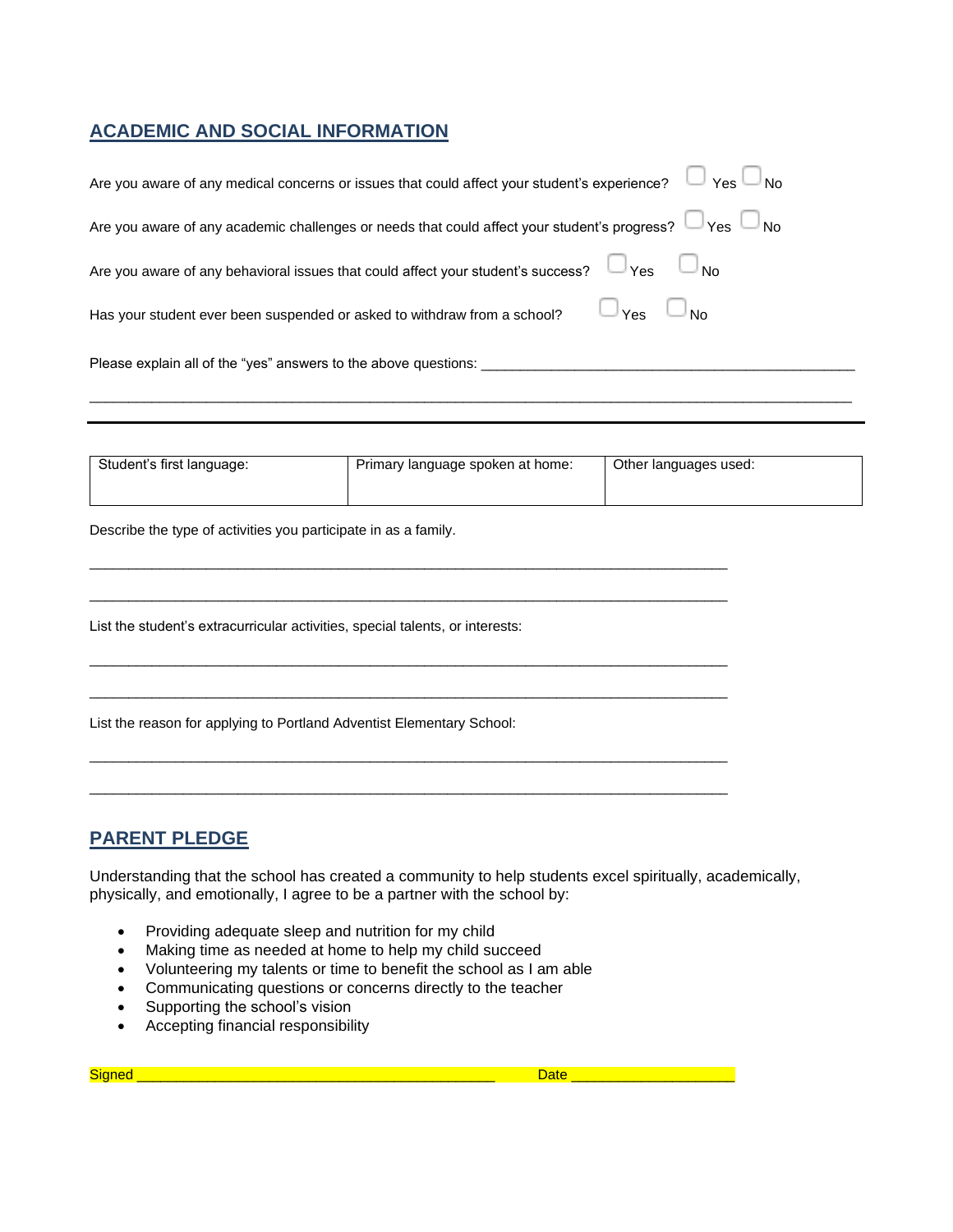#### **FINANCIAL AGREEMENT FOR PORTLAND ADVENTIST ELEMENTARY SCHOOL:**

| ALL FEES ARE SUBJECT TO CHANGE BASED ON BOARD ACTION. |                   |                            |                             |
|-------------------------------------------------------|-------------------|----------------------------|-----------------------------|
| Person Responsible for Payment of Student's           |                   | Relationship to student:   |                             |
| Account:                                              |                   |                            |                             |
| Address:                                              | City, State, Zip: | Home Phone:                |                             |
| Date of Birth:                                        | E-Mail Address:   | Cell Phone:                |                             |
| Employer:                                             | Position:         | Work Phone:                |                             |
| Work Address:                                         | City, State, Zip: | Driver's License<br>State: | Driver's License<br>Number: |

| Other Person (if any) Responsible for<br>Payment of Student's Account:                         |                   | Relationship to student:                                  |
|------------------------------------------------------------------------------------------------|-------------------|-----------------------------------------------------------|
| Address:                                                                                       | City, State, Zip: | Home Phone:                                               |
| Date of Birth:                                                                                 | E-Mail Address:   | Cell Phone:                                               |
| Employer:                                                                                      | Position:         | Work Phone:                                               |
| Work Address:                                                                                  | City, State, Zip: | Driver's License<br>Driver's License<br>Number:<br>State: |
| Please indicate if you have applied for or will receive. Financial Aid (check all that apply): |                   |                                                           |

indicate if you have applied for, or will receive, Financial Aid (check all that apply):

Church Aid (Name of Church)\_\_\_\_\_\_\_\_\_\_\_\_\_\_\_\_\_\_\_\_\_\_\_\_ Other:\_\_\_\_\_\_\_\_\_\_\_\_\_\_\_\_\_\_\_\_\_\_\_

#### **BILLING PLAN**

Please check one of the following plans to set as your tuition payment schedule.

10-Month Payment Plan (Tuition divided into ten equal payments, August. – May)

12-Month Payment Plan (Tuition divided into twelve equal payments, July – June)

Single Payment Plan with a 5% discount (One payment due before school starts)

#### *Payments:*

The account balance is due and payable when the statement is issued and is past due if it is not paid by the  $10<sup>th</sup>$ of each month. Families experiencing temporary difficulty in making a payment should contact the school immediately. If payment or satisfactory arrangements are not made by the time the account is 60 days past due, the school will ask the family to withdraw their student.

My signature below verifies that I/we agree to pay the Portland Adventist Elementary School bill for the abovenamed student.

| Signature        | <b>Date</b> |
|------------------|-------------|
| <b>Signature</b> | <b>Date</b> |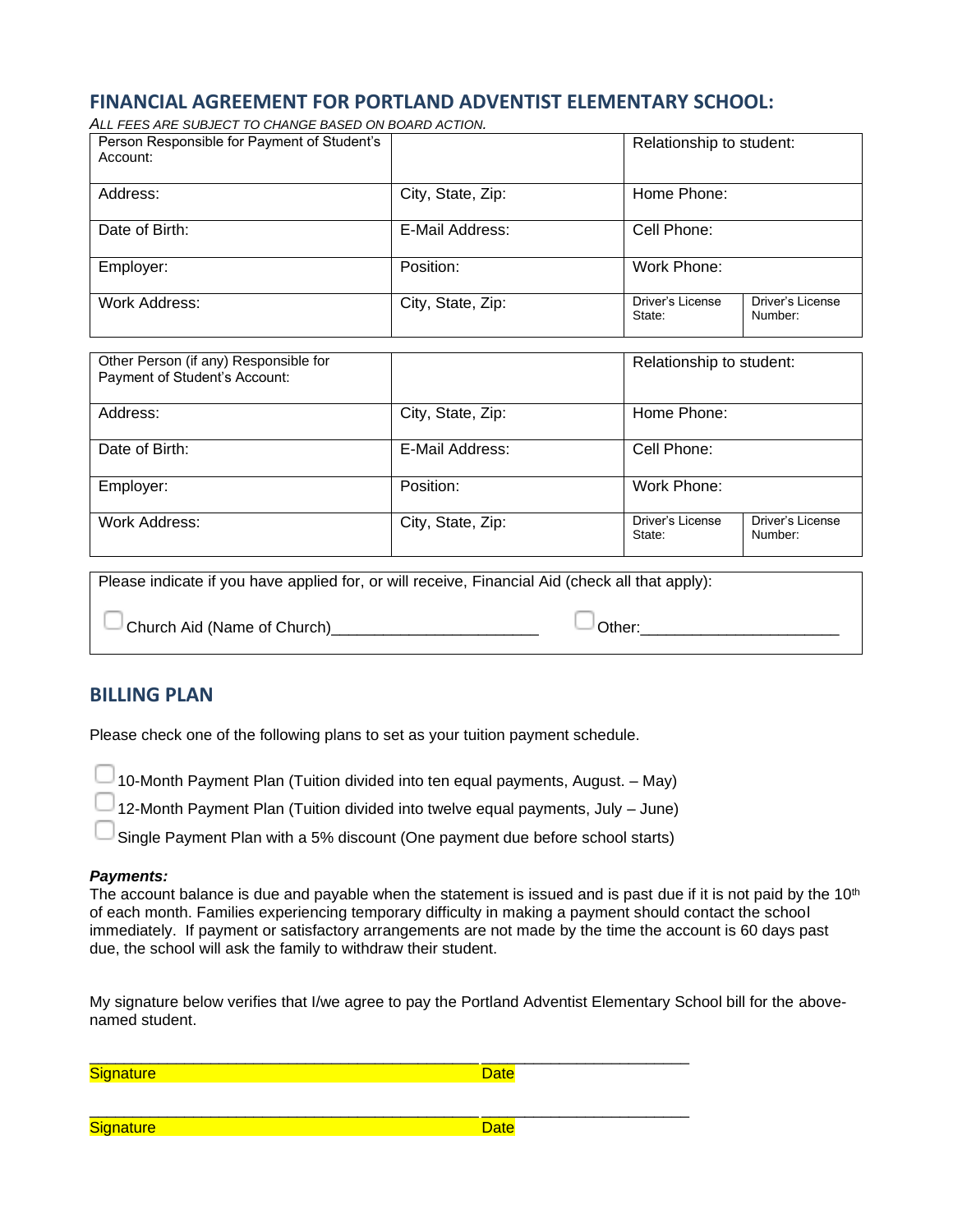### **EMERGENCY INFORMATION**

Portland Adventist Elementary School 3990 NW 1st Street Gresham, Oregon 97030

| CONTINUOUS CONSENT TO TREATMENT |  |  |
|---------------------------------|--|--|
|---------------------------------|--|--|

#### **2022-2023 School Year**

| above.                                      | We give consent to any x-ray examination, anesthetic, medical or surgical diagnosis or treatment and hospital<br>services that may be rendered to said minor whether such diagnosis or treatment is rendered at the office of said<br>physician or at a licensed hospital. It is understood that reasonable effort will be made to contact the doctor listed |
|---------------------------------------------|--------------------------------------------------------------------------------------------------------------------------------------------------------------------------------------------------------------------------------------------------------------------------------------------------------------------------------------------------------------|
| revoked in writing delivered to the school. | This consent is given in advance of any specific diagnosis or treatment and shall remain in continuous effect until                                                                                                                                                                                                                                          |
|                                             |                                                                                                                                                                                                                                                                                                                                                              |
|                                             |                                                                                                                                                                                                                                                                                                                                                              |
|                                             |                                                                                                                                                                                                                                                                                                                                                              |
|                                             |                                                                                                                                                                                                                                                                                                                                                              |
|                                             |                                                                                                                                                                                                                                                                                                                                                              |
|                                             |                                                                                                                                                                                                                                                                                                                                                              |
|                                             |                                                                                                                                                                                                                                                                                                                                                              |
|                                             |                                                                                                                                                                                                                                                                                                                                                              |
| Parent/legal guardian signature             | <b>Date</b>                                                                                                                                                                                                                                                                                                                                                  |

| <b>EMERGENCY CONTACTS: (Persons to call when Parent/Guardian is NOT available)</b>                                      |
|-------------------------------------------------------------------------------------------------------------------------|
|                                                                                                                         |
|                                                                                                                         |
|                                                                                                                         |
|                                                                                                                         |
| Parent/Guardian signature <b>Antiquist Contract Contract Contract Contract Contract Contract Contract Contract Cont</b> |

 $\Gamma$